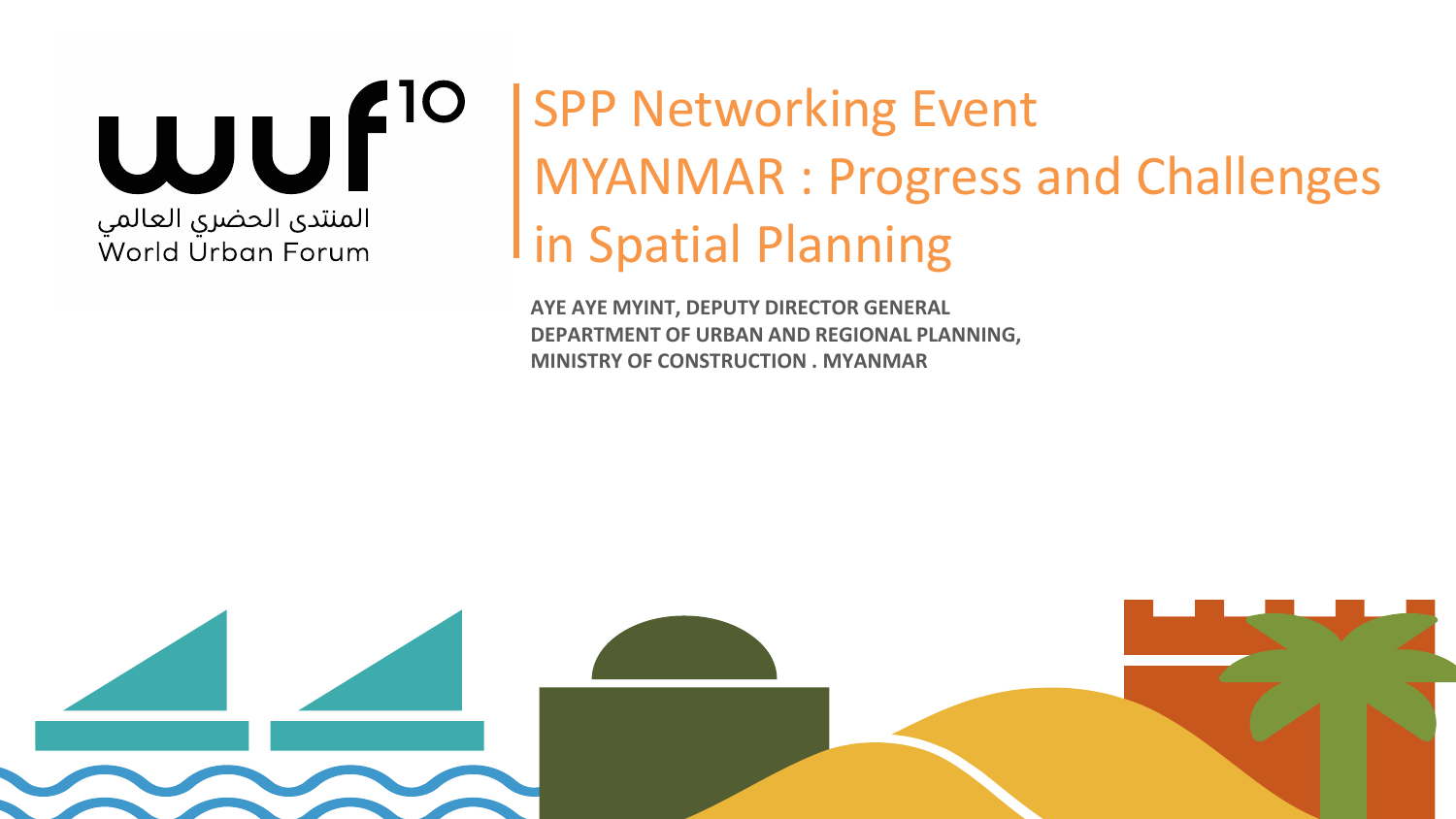## **Urban Planning and Institution**

**Conceptual Plans** 

**Town/ Cities and Institution**

**UJU** 

#### 14 States & Regions

- **376 Towns/ Cities**
- **GAD & CDO**
- **3 CDC** Population over 100,000 – **18 Cities** (over 1 million – **3 major Cities**)

#### Central Level

• **DUHD.MOC**

# 2011 – 2015

• **70+ Towns**

#### $2015 - 2019$

- **100+ Towns**
- Review & Revise
	- **- 10+ Towns**

### **by DUHD.MOC TA in Planning Future Plan**

### **JICA, MLIT (Japan)**

#### 2014-2016 YSUDP 2016

- **3 Cities** (Mandalay, Mawlamyine, Pathein)
- Yangon South Regional Plan (KOICA)

#### 2018

- **2 Cities** (Myitkyinar-Wine Maw, Kyaikto)
- **Mandalay Regional Plan (MRUSP)**

#### 2020 – 2030.........

- **Concept Plan for 140 Towns**
- **Master Plan for 75 Towns**
- **Myanmar Spatial Development Plan (MSDP)**
- **Regional Plans**
- **Planning Institutions?**
- **TA ?**

# **Paul of Bann** stated  $\begin{array}{c} 0 \text{ } 0 \rightarrow 0.08 \\ 0 \rightarrow 0.08 \end{array}$  $13 - 46 - 665$

#### **CLASSIFICATION OF TOWNS** Grade  $A - (3 \text{ no.})$ Grade B - (70 no) Grade C - (66 no) Grade D - (68 no) Grade E - (160 no) Total =  $367$  no,

- Grade C District (16)
- Grade B District (51)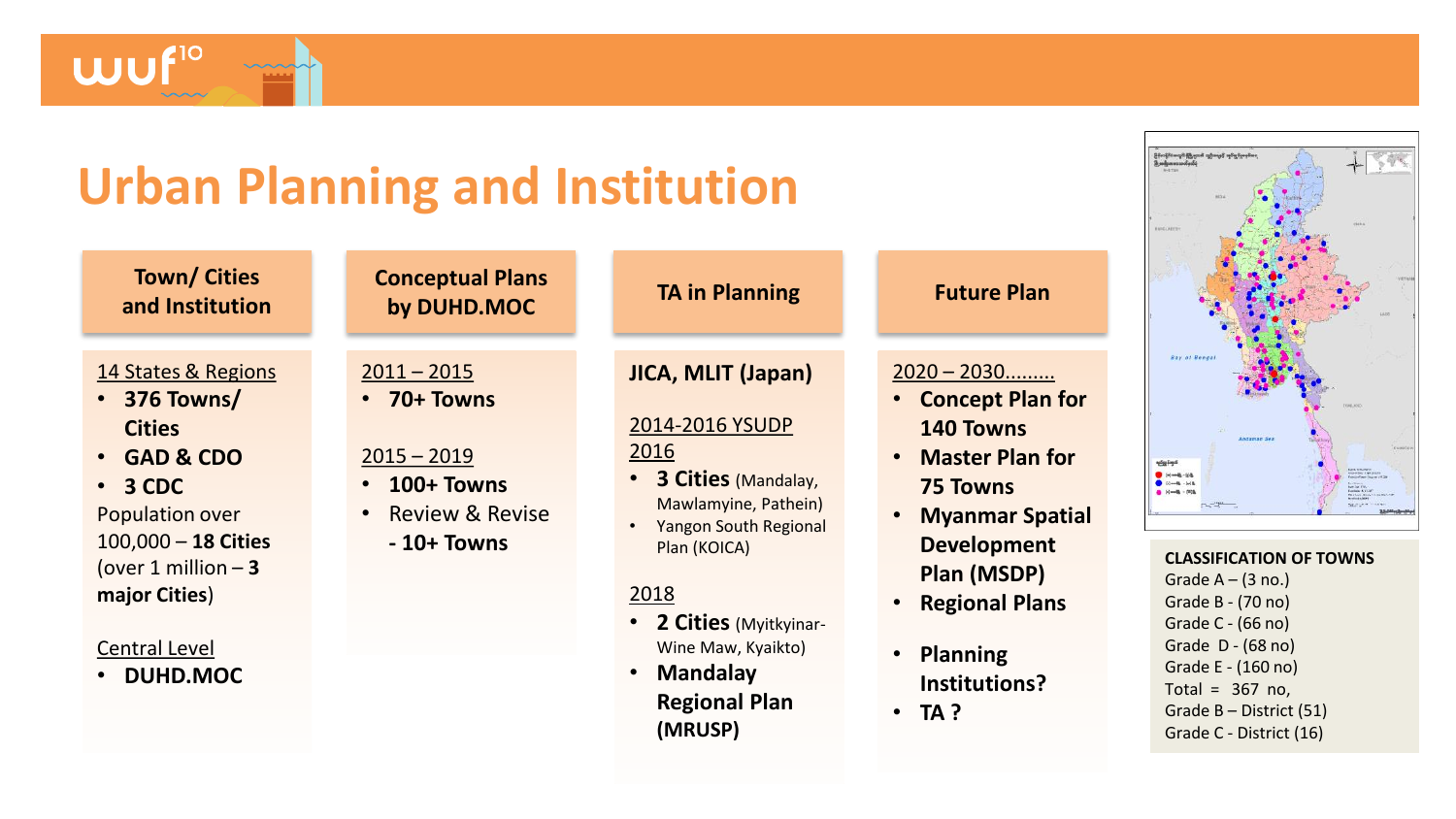### **Profession in Urban Planning**

#### Population

wuf<sup>10</sup>

- **51.4 million** Urban Population
- **15.2 million (30%)** Cities & Towns
- **3 + 373**

### Professional Planners

- **20**
- **1 : 2.5m Pop** Colleges/ Universities
- **YTU, MTU**

### **2014 2030 Projection 2040 Projection**

### Population

- **59 million**
- Urban Population
- **20.4 million (35%)**

Cities & Towns

• **10 + 367++**

### Professional Planners

- **40 + 15**
- **1 : 1m Pop** Colleges/ Universities
- **YTU, MTU, ??**
- **URDI/ Institute??**

### Population

- **70 million** Urban Population
- **28 million (40%)**

Cities & Towns

• **15 + 362++**

Professional Planners

- **50 + 50**
- **1:700,000 Pop**

Colleges/ Universities

- **YTU, MTU, ??**
- **URDI/ Institute**

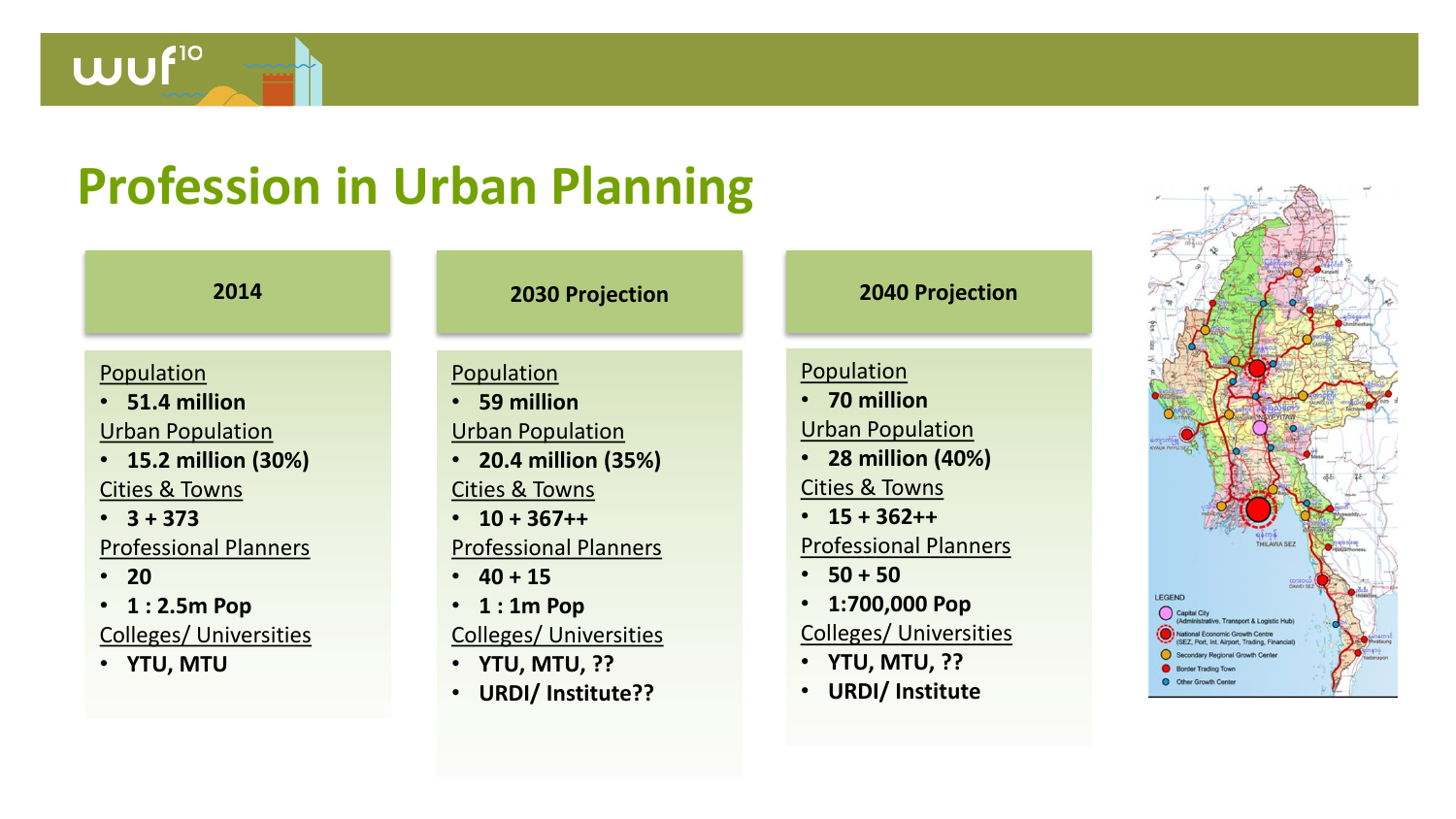**Urban Legislation**

wuf<sup>10</sup>

| <b>Urban Related Law</b>                     | 2014 - 2019                                                    | 2020 - 2021                                     | 2021 - 2025                                         | the Calvers Wall and Seventhal chair<br><b>Interested district saids</b><br>isht liver ophenfieder bandbereit<br><b>statione@</b> disclarikial.edulio<br>and substitut weedwalker<br>calls executively maintend fresh<br>als shaking boods infor hadrotte<br>same manes women services<br>Melekalar kinometer -<br>lbo) dazle ubarradnji substabila<br>ard accordanced calcul<br>New Law (Draft 2015, 2016, 2017, 2018)<br><b>Urban and Regional Development Planning Law</b><br>(now under the approval process at the Parliament)<br><b>Definitions</b><br><b>Objectives</b><br>Planning<br><b>Principles</b><br>Policy<br>and<br><b>Framework</b><br>Formation of Central, Regional URDF<br><b>Committee and their responsibilities</b> |
|----------------------------------------------|----------------------------------------------------------------|-------------------------------------------------|-----------------------------------------------------|--------------------------------------------------------------------------------------------------------------------------------------------------------------------------------------------------------------------------------------------------------------------------------------------------------------------------------------------------------------------------------------------------------------------------------------------------------------------------------------------------------------------------------------------------------------------------------------------------------------------------------------------------------------------------------------------------------------------------------------------|
| $\cdot$ 1920 RDT Act<br>$\cdot$ 1957 NHB Act | <b>Drafting for</b><br><b>URPD Law</b>                         | <b>Establisment of</b><br><b>National Urban</b> | <b>Implementation of</b><br><b>NUP</b><br>$\bullet$ |                                                                                                                                                                                                                                                                                                                                                                                                                                                                                                                                                                                                                                                                                                                                            |
| 1990 YCDC Act                                | Review at the<br><b>National</b><br>Parliament<br>(2019)       | Policy (NUP)<br><b>URPD Law</b>                 | Awareness<br>Programs                               |                                                                                                                                                                                                                                                                                                                                                                                                                                                                                                                                                                                                                                                                                                                                            |
| • ??? MCDC Act                               |                                                                | Rules and<br>$\bullet$<br>Regulations           | Capacilty<br><b>Building</b>                        |                                                                                                                                                                                                                                                                                                                                                                                                                                                                                                                                                                                                                                                                                                                                            |
|                                              | Drafting for Rules<br>and Regulations<br>$(TA - ML)$<br>Japan) | Guidelines and<br><b>Manuals</b>                | • Strengthen<br>Institution                         | Function and Responsibilities of the<br><b>Ministry</b><br>Classification of Towns and Urbar<br><b>Planning Hierarchy</b><br>Plan preparation, Assessment and<br>approval for three administrative levels<br>(National, Region/state and Local)<br>different types of urban plans, Revision<br>and Revised                                                                                                                                                                                                                                                                                                                                                                                                                                 |
|                                              | • 2019 YCDC Act                                                |                                                 |                                                     | <b>Zoning and Land use changes</b><br><b>Financial Resources for the Investment</b><br>Planning approval and development                                                                                                                                                                                                                                                                                                                                                                                                                                                                                                                                                                                                                   |

| a. oc<br>າະອົບຕົວໂະວບຣອໄຕງບະ                                                                                                                                                                                                                                                                                                                                                                                                                                                                                                                                                                                                                | verlyfelwyrffen Abvellelliau spen<br>statestic labor is absorbed<br>lean suite de droits<br>(n) Brital Gd christmas age in agreed                                                                                                                                                                                                                                                                                                                                                                                                                   |
|---------------------------------------------------------------------------------------------------------------------------------------------------------------------------------------------------------------------------------------------------------------------------------------------------------------------------------------------------------------------------------------------------------------------------------------------------------------------------------------------------------------------------------------------------------------------------------------------------------------------------------------------|-----------------------------------------------------------------------------------------------------------------------------------------------------------------------------------------------------------------------------------------------------------------------------------------------------------------------------------------------------------------------------------------------------------------------------------------------------------------------------------------------------------------------------------------------------|
| Edward any durating of dispose (21 december                                                                                                                                                                                                                                                                                                                                                                                                                                                                                                                                                                                                 | նդգրդ ծողմալըդ[խգացմ գ <u>մգ</u> մ <u>մ</u> գնդմ<br>and an advanced of the changes and a fait of ad-<br>whether call a folk shaded white Mann                                                                                                                                                                                                                                                                                                                                                                                                       |
| die admostration/di sitalogist<br>about your coupled to think<br>ndi-fa-f-dods                                                                                                                                                                                                                                                                                                                                                                                                                                                                                                                                                              | millet deale<br>$\label{eq:1} \begin{split} \langle w \rangle = & \frac{1}{2} \sqrt{2} \frac{1}{2} \frac{1}{2} \frac{1}{2} \left( \frac{1}{2} \frac{1}{2} \frac{1}{2} \frac{1}{2} \frac{1}{2} \frac{1}{2} \frac{1}{2} \frac{1}{2} \frac{1}{2} \frac{1}{2} \frac{1}{2} \frac{1}{2} \frac{1}{2} \frac{1}{2} \frac{1}{2} \frac{1}{2} \frac{1}{2} \frac{1}{2} \frac{1}{2} \frac{1}{2} \frac{1}{2} \frac{1}{2} \frac{1}{2} \frac{1$<br>abbayi mifeyiku) dool aerrigi<br>with players with the player<br>(a) advertised city in the solid distribution of |
| (+) Baladienswomenhoffed sales Saturdit sa<br>lyst nimerinelly (hysimal                                                                                                                                                                                                                                                                                                                                                                                                                                                                                                                                                                     | qivanlarid (dininlarda ayo aliyi)<br>white drams related republies<br>smallers whethald deals                                                                                                                                                                                                                                                                                                                                                                                                                                                       |
| highed offices accountable block<br>( t) ob dight field substitute for the planet with and<br>and administrational control<br>also confine make more changes allowed only<br>խանոթակայացի գնացությետի գնում<br>դրբեսնակի ազմզերեն կատահագրությ                                                                                                                                                                                                                                                                                                                                                                                              | [4] seedbeenheldingly (floods/fadbernhild<br>enigs satisful services alarges as<br>which decrease in the control of the con-<br>Call Group College and a Call Acts<br>alablam klal matheamlatclaid (                                                                                                                                                                                                                                                                                                                                                |
| monday by bending or GD 600 & about<br>advers representación emblemátic<br>relation as a compelled a classe<br>subblations while block                                                                                                                                                                                                                                                                                                                                                                                                                                                                                                      | days.<br>(+) Infarmedidation (South) light) when<br>dansfiguriale adaptive orbidies<br>and hitlered ridd bid<br>(+) Berlinfolarsemented dozier related                                                                                                                                                                                                                                                                                                                                                                                              |
| int models the factories by Hidward a hour<br>believing and specifically related<br>avantas alactoral derivativ 40<br>tgändelet suidt mokkelimen.<br><b>Billet</b> Andr                                                                                                                                                                                                                                                                                                                                                                                                                                                                     | alulus areas that air diges adult corresp<br>whele spoken addenvisement<br>[+] spidenessperied dyale light-face(light)<br>mounted sized dock                                                                                                                                                                                                                                                                                                                                                                                                        |
| (c) advantiationalizamental color to<br>state typically exposured and form layed<br>reference of the letter project<br>releaterfunnitel minder foreign<br>sold wormhand about-                                                                                                                                                                                                                                                                                                                                                                                                                                                              | [1] al-\$malmending shoulders a flamellistical actions<br>foliolistical ad al higher civil and a heal<br>$\vert n \rangle$ indicately<br>and $\psi \psi \psi$ gives indicate the<br>single archaeolan urbyhalghanis                                                                                                                                                                                                                                                                                                                                 |
| [1] speed by-remijinsminstration size.<br>ap same manay annon ap talpinal<br>as loting or graphy of a relations of<br>add district                                                                                                                                                                                                                                                                                                                                                                                                                                                                                                          | adaantafkan (linning) dariilijfiniladanaty.<br>Ana antafiyasi darkaantafiyahel dinila<br>(a) therebelledied during between lives<br>and therefore the numbership                                                                                                                                                                                                                                                                                                                                                                                    |
| $\label{eq:1} \begin{array}{l} \left(\begin{smallmatrix} 1\\ 1 \end{smallmatrix}\right) \frac{1}{2} \frac{1}{2} \sqrt{2} \left(\begin{smallmatrix} 1\\ 1 \end{smallmatrix}\right) \frac{1}{2} \frac{1}{2} \left(\begin{smallmatrix} 1\\ 1 \end{smallmatrix}\right) \frac{1}{2} \frac{1}{2} \left(\begin{smallmatrix} 1\\ 1 \end{smallmatrix}\right) \frac{1}{2} \frac{1}{2} \left(\begin{smallmatrix} 1\\ 1 \end{smallmatrix}\right) \frac{1}{2} \left(\begin{smallmatrix} 1\\ 1 \end{smallmatrix}\right) \frac{1}{2} \left(\begin{$<br>od mapdebolise spilde<br>dentaged displayed that a laying displayers<br>who have a president of the | seripted untille forthworth deads<br>lignification connected developed groups<br>what nicken where is slided deal-<br>(a) Black drope labor reservation of                                                                                                                                                                                                                                                                                                                                                                                          |
| (+) distribution result which places and<br>the beachtered with his<br>the company's company's company's                                                                                                                                                                                                                                                                                                                                                                                                                                                                                                                                    | (x) allignations approvised a control newly                                                                                                                                                                                                                                                                                                                                                                                                                                                                                                         |

#### $2017, 2018...$ pment Planning Law

Ster - Promotion of a sign game  $\begin{array}{l} \left( \begin{array}{c} \log \left( \frac{1}{2} \arctan \left( \frac{1}{2} \arctan \left( \frac{1}{2} \arctan \left( \frac{1}{2} \arctan \left( \frac{1}{2} \arctan \left( \frac{1}{2} \arctan \left( \frac{1}{2} \arctan \left( \frac{1}{2} \arctan \left( \frac{1}{2} \arctan \left( \frac{1}{2} \arctan \left( \frac{1}{2} \arctan \left( \frac{1}{2} \arctan \left( \frac{1}{2} \arctan \left( \frac{1}{2} \arctan \left( \frac$ 

- iples and Policy
- ntral, Regional URDP eir responsibilities
- esponsibilities of the
- Towns and Urban
- n, Assessment and e administrative levels in/state and Local), urban plans, Revision
- use changes
- ces for the Investment
- al and development permission.
- **Administrative Sanctions for Penalties**  $\cdot$  $\ddot{\phantom{1}}$ Appealing, Prohibition, Miscellaneous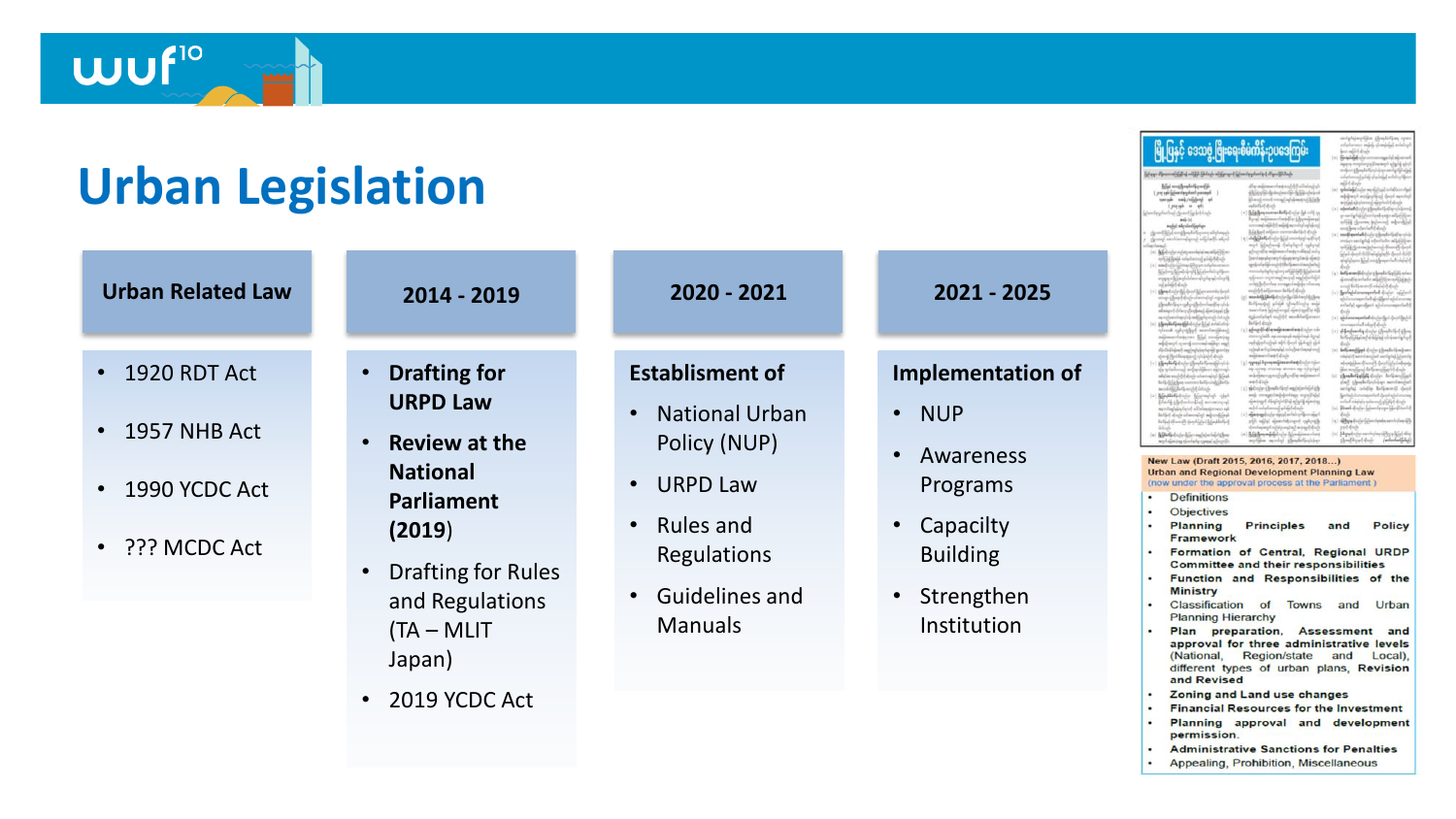

## **National Urban Policy Program**

National Urban Policy Program (NUPP-2017-2020) UN-Habitat, OECD and Cities Alliance. Funded by the Republic of Korea

**NUP Vision : To create a spatially integrated and orderly development of urban settlements** with adequate infrastructure, efficient institutions, effective legal framework and a sound living and working environment to support the socio-economic development of Myanmar

- **8 NUP Principles , 6 Central Goals:** Economic Development, Livability, Sustainability, Urban-Rural Linkages, Preserving Rural-Urban Balance, **Development of Professional Capacity in the Area of Spatial Planning**
- 5 ▪ **8 Policy Measures:** Housing , Land Governance, **Urban Legislation**, Municipal Governance and Finance, **Balanced Spatial Distribution,** Socio-Economic Development, Infrastructure and Service Provision , Environmental and Climate Change Issues related to Urban Development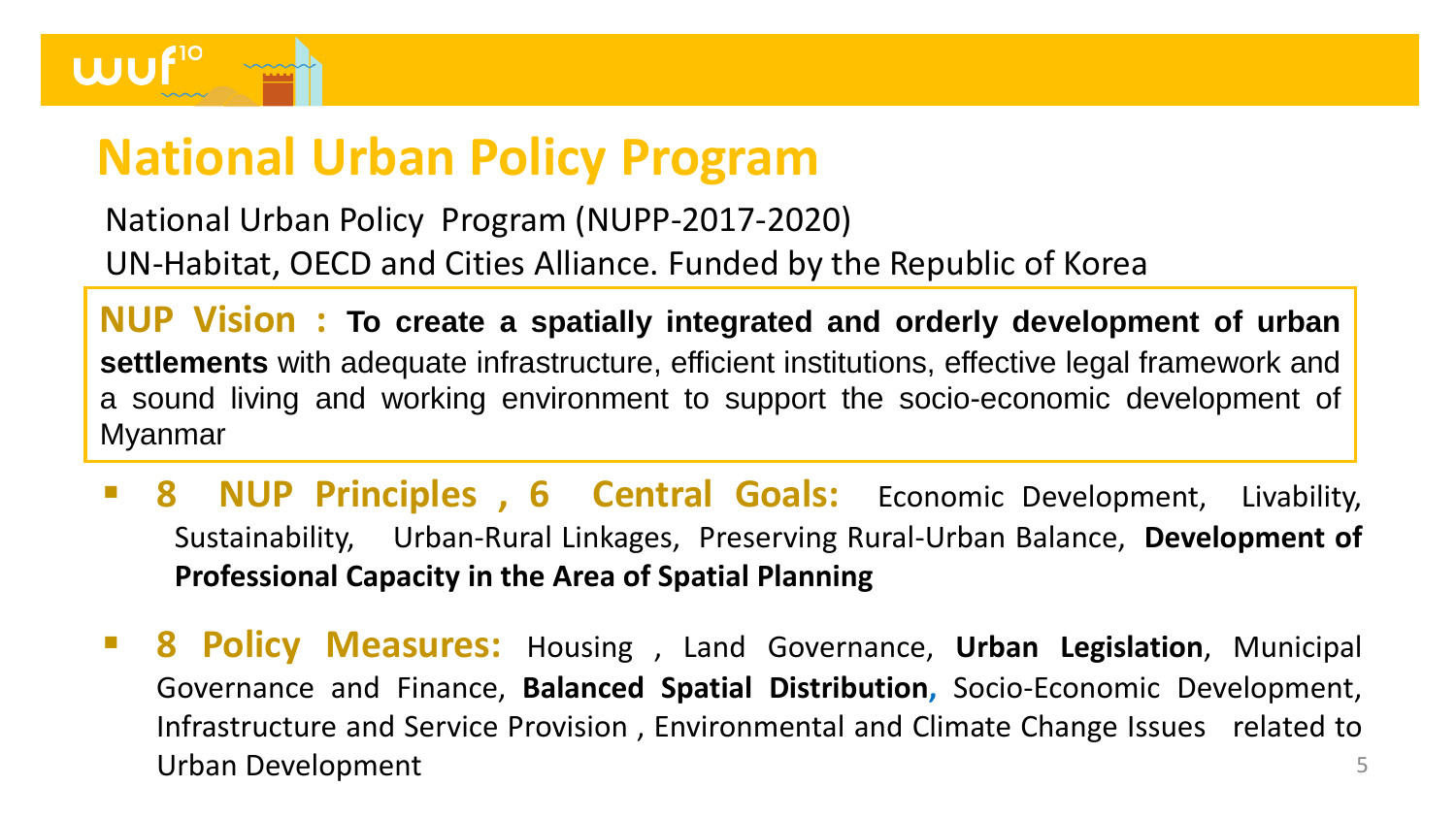## **Challenges**

**WU** 

- No adopted policy measures for urbanization and rural-urban balance until now
- URDP Law under review/ awaiting for the approval
- Needs and high demends of Regional Governments for Master Plans and Implementation Plans for urban and infrastructure development
- Lack of NSDP, Regional Plan and township plan
- Weak in coordination and collaboration in Government Institutions (Horizontal & Vertical)
- Lack of Human Resources; Professional Planners and Trainings needed.
- Funding for Governments, Institute, University

• **Legally binding spatial master plans and zoning plans are required** to create a more predictable environment for private investments and to prevent disorganized development that generates negative externalities and higher costs



• To Establish/Implement NUP